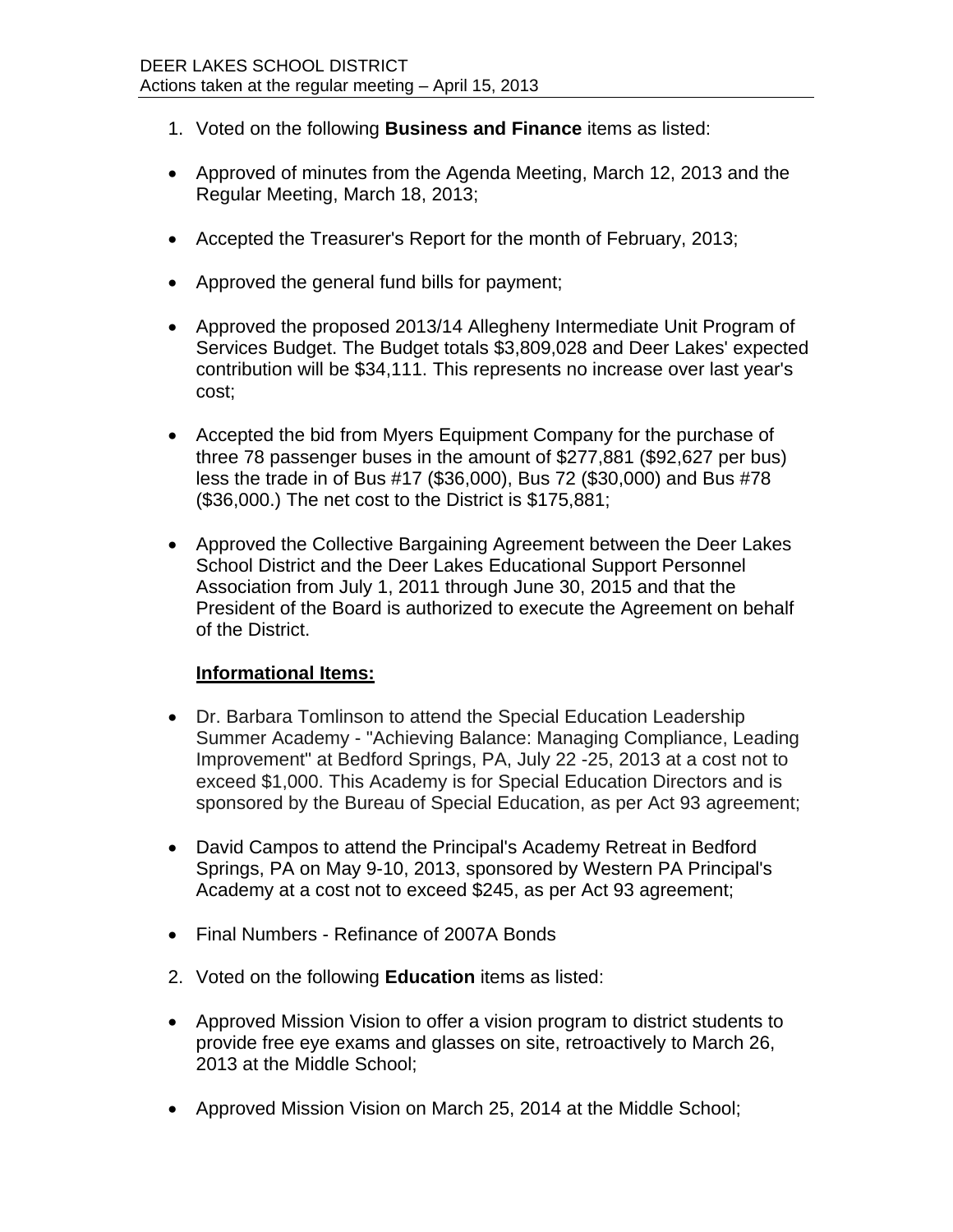- Approved Jennifer Cavalancia's request for up to \$3,000 to be allocated for the 2013 Pre-Kindergarten Summer Tutoring Program for ten to fifteen students. The monetary allocation includes the payment of teachers, as per contract, and any supplies.
- 3. Voted on the following **Education** item as presented:
- A vote to eliminate the French/Spanish Exploratory Course for Grade 7 **FAILED**.
- 4. Voted on the following **Policy:**
- Approved a first reading of Policy No. 236 Student Assistance Program
- 5. No vote was taken on the following **Policy:**
- A first reading of Policy No. 810 Transportation **FAILED** due to lack of motion.
- 6. Voted on the following **Policies** as presented:
- Approved a second reading of the following policies revised by PSBA:

Policy No. 220 - Student Expression, Distribution and Posting of Materials Policy No. 221 - Dress and Grooming Policy No. 222 - Tobacco Use Policy No. 223 - Use of Bicycles and Motor Vehicles Policy No. 224 - Care of School Property

- 7. Voted on the following **Policy**:
- A second reading of Policy No. 226 Searches **FAILED**
- 8. Voted on the following **Personnel** items as listed:
- Approved the following Student Teacher Placements:
	- Suzanne Miles LaRoche College Special Education from 4/15/2013 to May 31, 2013 – Marlene Burns
	- Nate Insko Slippery Rock University Band from 8/26/2013 to 10/17/2013 – Christopher Synder
	- Nate Insko Slippery Rock University General Music from 10/21/2013 to 12/13/2013– Lacey Mahler
	- Christopher Slovick Slippery Rock University School Counseling for a ten-week practicum of 100 hours (10 hours per week) 8/26/2013 to 10/21/2013;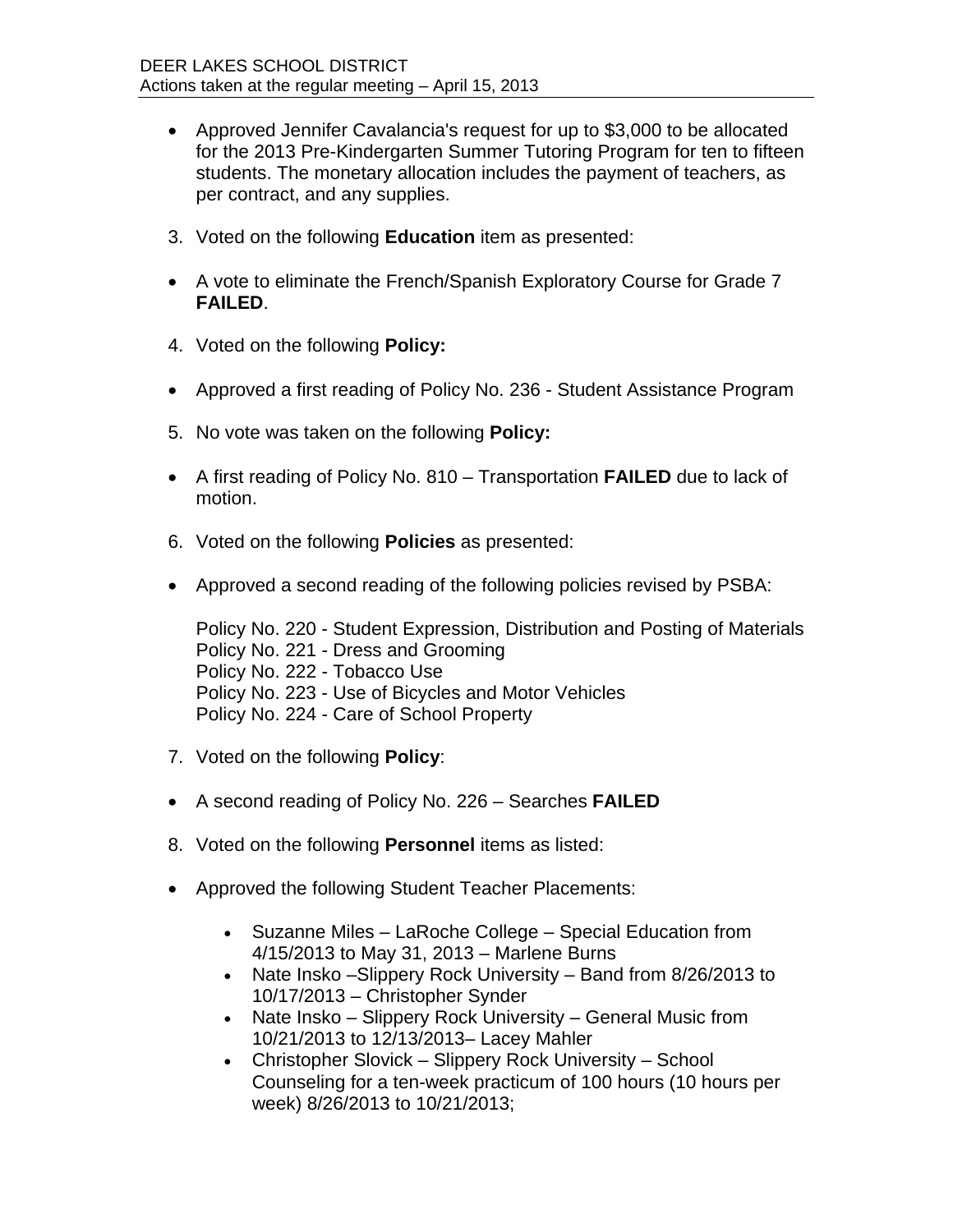- Approved the following substitutes in the capacities indicated for the remainder of the 2012-2013 school year:
	- Linda J. Erskine Special Education Student Aide
	- Tina M. Cadamore Bus Driver
	- Eric C. Standish Food Service Department;
- Approved the following supplemental contracts for the 2013-2014 school year, salary subject to negotiations between DLSD and DLEA:
	- Jordan Wiegand Boys Head Soccer Coach
	- Dan Allen Boys Asst. Soccer Coach
	- Bruno Stanga Volunteer Boys Soccer Coach
	- Joshua Potter Middle School Boys Soccer Coach
	- Terry Gaston Girls Head Volleyball Coach;
- Approved the following central office administrative support staff salaries for the 2012-2013 school year:
	- Christine Girty \$37,846
	- Janene Pacek \$40,523
	- Virginia Pompe \$44,719
	- Michael Zourelias \$42,036;
- Consistent with the terms of the Collective Bargaining Agreement by and between the District and the Deer Lakes Education Association, the following Professionals are to be returned from suspension (furlough) to active employment, effective with the beginning of the work day on August 19, 2013:
	- $\checkmark$  Mikelann Holtz to Special Education Position at East Union Intermediate Center
	- $\checkmark$  Annette (Trnavsky) Stires to Special Education Position at Curtisville Primary Center
	- $\checkmark$  Lisa Siegle to Family Consumer Science Position at the Middle School & High School;
- Approved the job description for the position of Business/Curriculum Secretary.

## Informational Items:

 $\checkmark$  Todd Hazlett will job shadow Dave Campos during the summer of 2013 in order to meet requirements for his Administrative Certification.